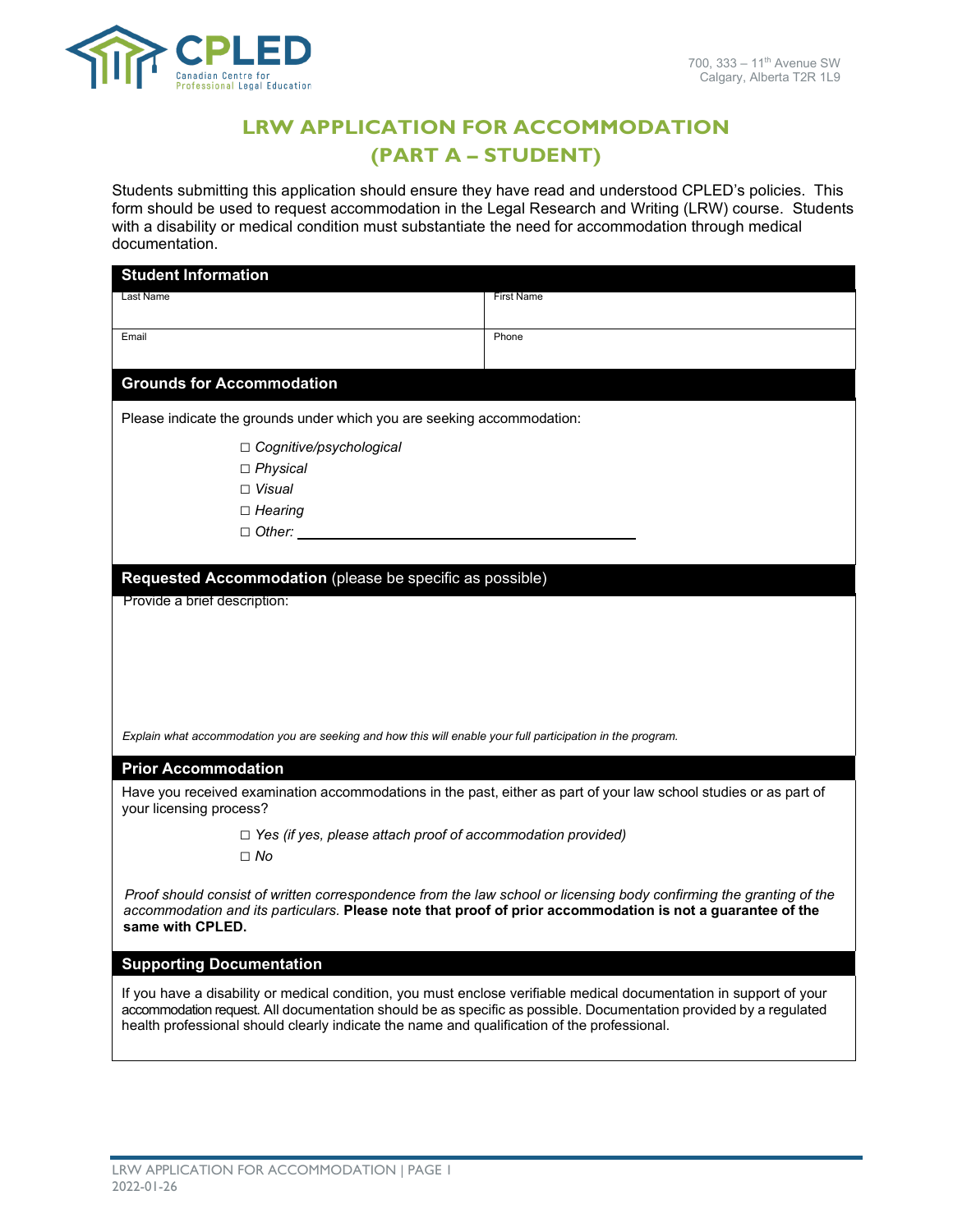

I confirm that I have read and understood the requirements of this form and any relevant CPLED policies. I affirm that all the information and documentation provided in support of this application are accurate and true. I understand that CPLED may request further information and documentation from me in support of my application. For the purposes of verifying authenticity, I authorize CPLED to contact anyone who provided documentation submitted in support of this application, including but not limited to medical documentation.

| <b>Student Signature</b> | Date [YYYY-MM-DD] |
|--------------------------|-------------------|
|                          |                   |
|                          |                   |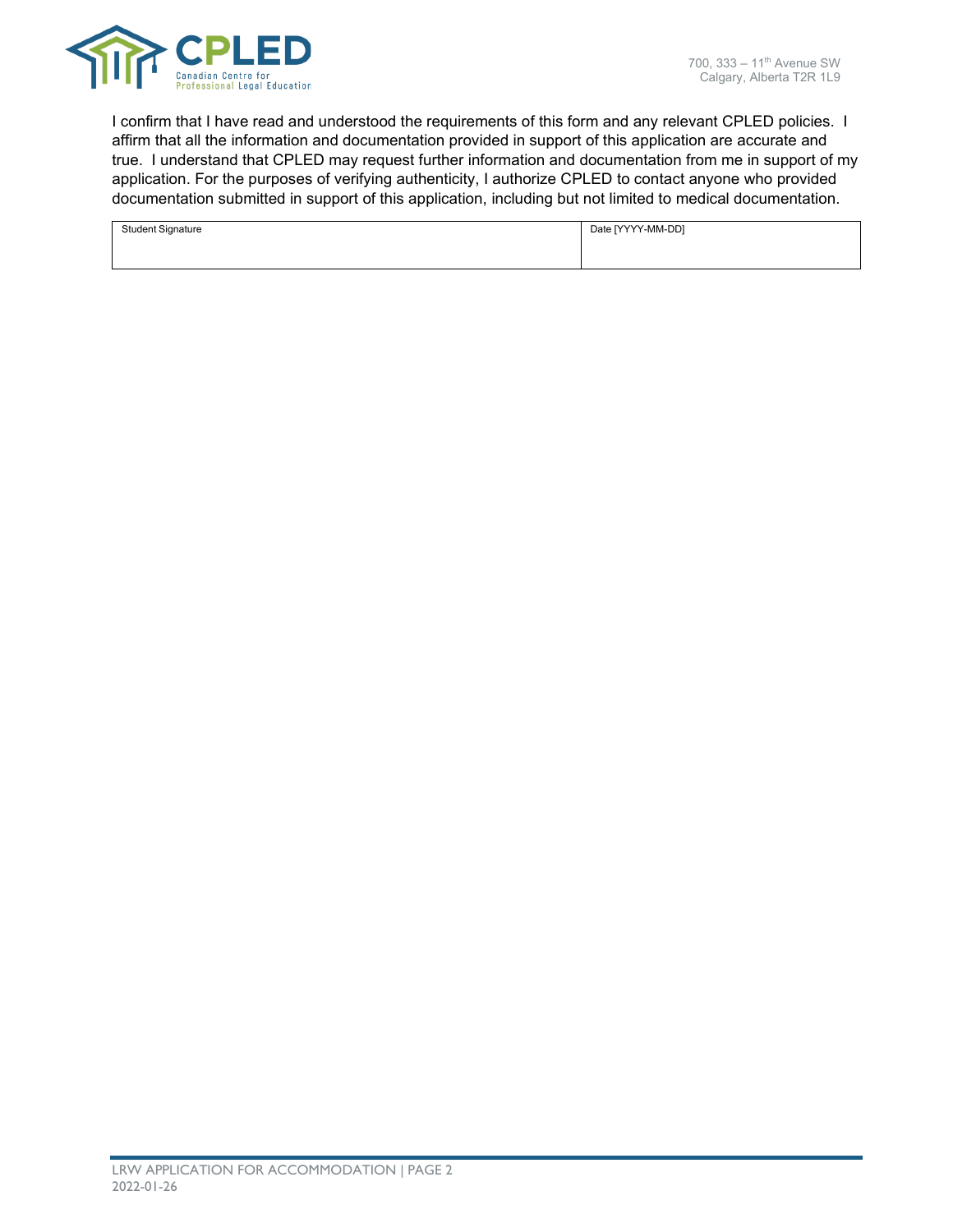

## **LRW APPLICATION FOR ACCOMMODATION (PART B – REGULATED HEALTH PROFESSIONAL)**

## **This form is intended to assist your regulated health professional in providing information CPLED requires to consider your accommodation request.**

Provide this form to a regulated health professional who has the appropriate credentials to diagnose, treat and recommend accommodations for individuals with your disability or medical condition. The regulated health professional must have treated, diagnosed or had some other professional relationship with you in recent years directly related to your current prognosis.

| <b>Regulated Health Professional Information</b>                                                                                           |                   |  |
|--------------------------------------------------------------------------------------------------------------------------------------------|-------------------|--|
| Last Name                                                                                                                                  | <b>First Name</b> |  |
|                                                                                                                                            |                   |  |
| Email                                                                                                                                      | Phone             |  |
| Address                                                                                                                                    | Occupation        |  |
|                                                                                                                                            |                   |  |
| <b>Regulated Health Professional Qualifications</b>                                                                                        |                   |  |
| Please describe your professional qualifications, including any professional licenses you maintain, your area(s)                           |                   |  |
| of practice and any specialties, and any experience you have assessing and/or recommending<br>accommodations.                              |                   |  |
| Are you the applicant's current regulated health professional? □Yes □No                                                                    |                   |  |
| If yes, how long have you been treating the applicant?                                                                                     |                   |  |
| I have reviewed the applicant's completed Application for Accommodation (Part A - Student Application).                                    |                   |  |
| □Yes □No                                                                                                                                   |                   |  |
|                                                                                                                                            |                   |  |
| <b>Disability or Medical Condition Details</b>                                                                                             |                   |  |
| Prognosis:                                                                                                                                 |                   |  |
|                                                                                                                                            |                   |  |
|                                                                                                                                            |                   |  |
|                                                                                                                                            |                   |  |
| Date [YYYY-MM-DD] of your last treatment or consultation with the applicant:                                                               |                   |  |
|                                                                                                                                            |                   |  |
| It is important for us to know if the disability is permanent or temporary in order to properly consider future<br>accommodation requests. |                   |  |
|                                                                                                                                            |                   |  |
| Is this a permanent disability? □Yes □No                                                                                                   |                   |  |
| If no, expected date of return to pre-disability status: _______________________                                                           |                   |  |
| How will the applicant's ability to participate in their CPLED program be affected by their disability or medical<br>condition?            |                   |  |
|                                                                                                                                            |                   |  |
|                                                                                                                                            |                   |  |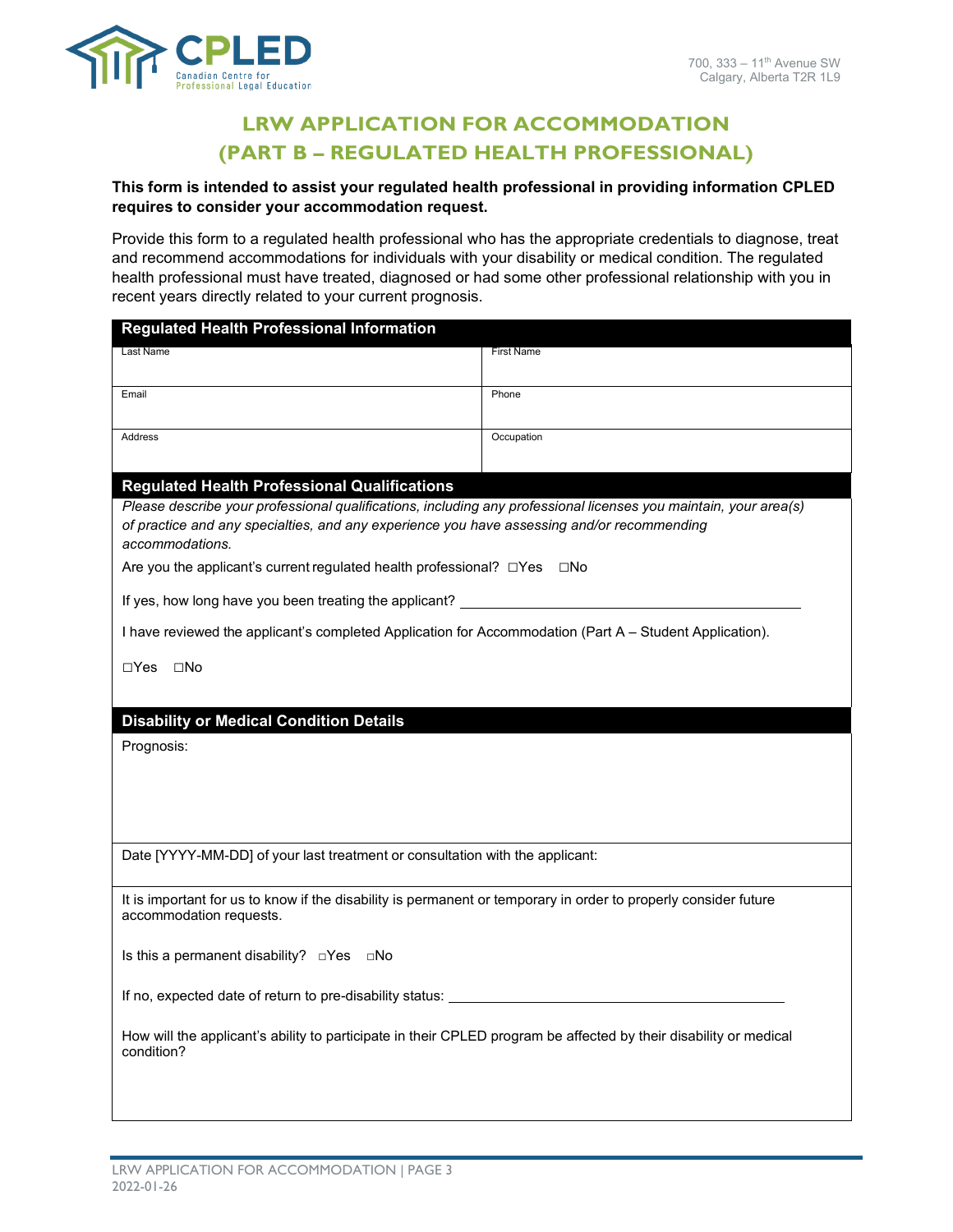

### **Recommended Accommodation**

In this section, please describe any specific accommodation you are recommending, as well as any alternative accommodation that may be considered. Recommendations should be as specific as possible. Recommendations for specific accommodation must explain how such an accommodation will enable the applicant's full participation in their program. Recommendations should take into account the format of the phase of the program for which an accommodation is sought. Recommendations should not modify the nature or level of the assessment.

#### **Online Modules**

- Delivered virtually.
- Two online content modules which can be completed at a student's own pace over a two-week period.
- Each module includes a required 30-question multiple choice quiz. Students are given two hours to complete the quiz. Students can reattempt the quiz if they are unsuccessful.

*Students must successfully complete the modules and quizzes to move forward in the course.* 

#### **Recommended Accommodation:**

*(Please note that the online modules progress as self-directed study. Students who require additional time to complete the modules may need to delay their entry to the next phase of the course until the next available program intake. Extensions in the time allotted for quizzes can be accommodated.)* 

 $\Box$  Large font ( pt)

□ Additional Time on quizzes - Specific amount of additional time required □ Other *(please specify below)*

#### **Assignments**

- Delivered virtually.
- Four assignments to be completed, two in legal research and two in legal writing.
- Assignments are based on a factual scenario that students are expected to work with when completing the assignments.
- Assignments are provided to students with multiple days to complete to allow for self-pacing.

*Students must complete and submit all assignments to pass the course. The results of Assignments 1 and 2 are not considered in determining a student's final course result. The results of Assignments 3 and 4 are considered in determining a student's final course result.*

#### **Recommended Accommodation:**

 $\Box$  Large font  $($  \_\_\_\_pt)  $\Box$  Additional Time – Specific amount of additional time required □ Other *(please specify below)*